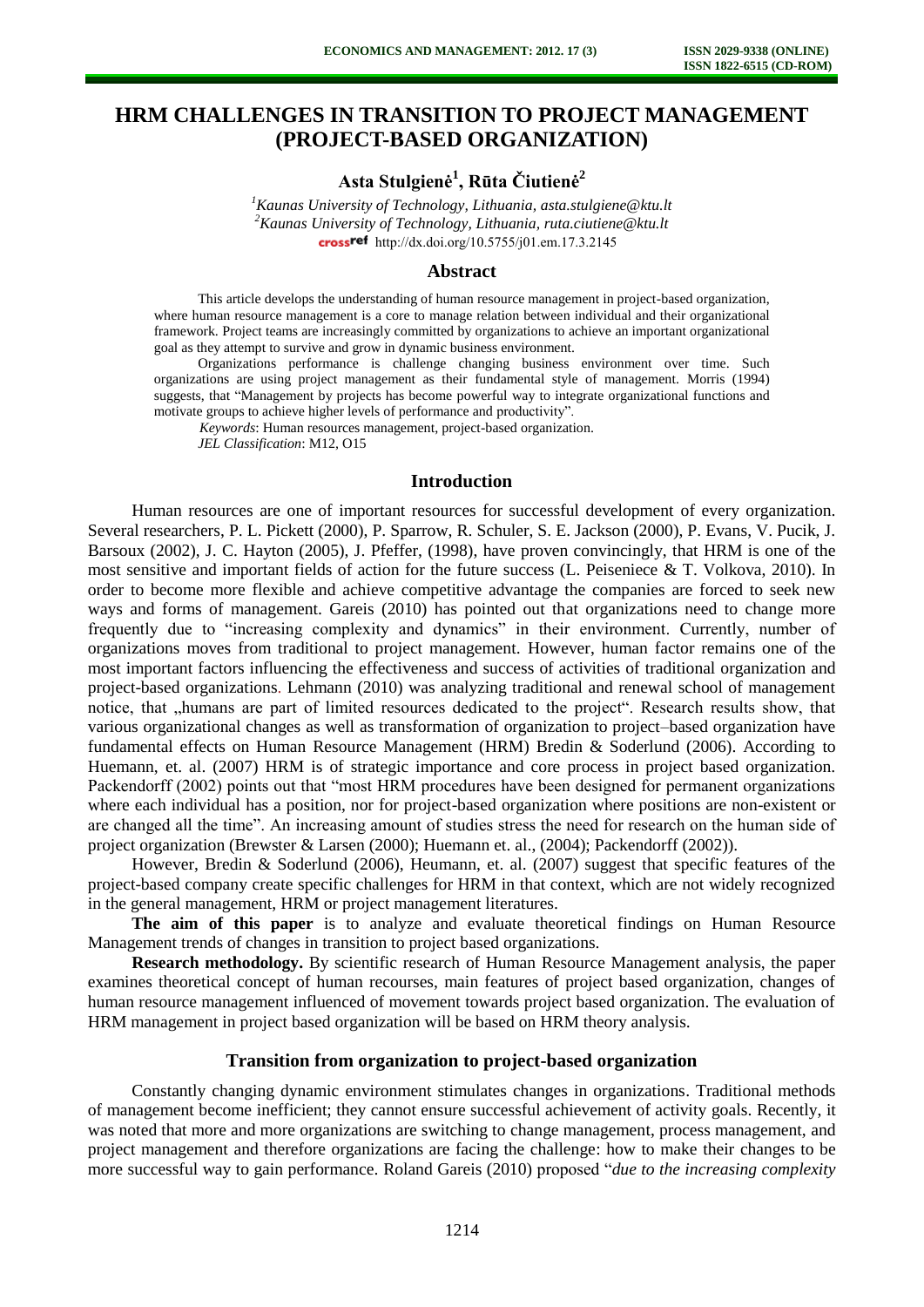*and dynamics in the environment of organization, changes are required more frequently".* Modern advanced organizations more and more often are applying project management as instrument for implementation of organization's strategic goals. Often traditional organizations performing projects still have no model of project based activity management system allowing proper integration of projects to organization's activity and insurance of successful implementation of the project. Organizations constantly implementing projects usually have special inner structures designed for realization of project management such as departments or sections. Absence of project based activity management system usually makes harder management of organization itself.

Besides, talking about the project concept, many scientists are describing the project as discontinuous, short-term and complex activity of organization, strictly limited in time, with the goal, limited resources and different levels of project complexity that include the level of high volatility and possibility to analyze and coordinate big amounts of information, and this is related to human resources and involvement of organization itself to create an unique product, service or process (Turner & Muller, 2003; A Guide to the Project Management Body of Knowledge, 1996; The International Organization for Standardization, 2003; Sydow, et. al., 2004; Zwikale et. al., 2005; Gareis, 2005; Neverauskas & Stankevicius; 2008; Geraldi, 2008; Geraldi & Adlbrecht, 2008). When looking at project conceptual definition already it is seen that in order to perform and finish the project successfully human resources of the project and all social environment have to be managed efficiently.

Hence, project human resource make the most effective use of the people involved with the Project. Furthermore, the human resources are one of the most important resources influencing the effectiveness and success of activities of organization. With reference to Engwall et. al. (2003); Hobday's (2000); Bredin & Soderlund (2006); Englund & Muller (2004); Turner, et. al., (2003); Gareis, (2005); Turner, (2009) as organizations moving to project based organization human resource management is changing. The projectbased organization creates a new work environment that involves human resource development, this is training development from perspective of the individual employee, competence development, motivation, commitment, empowerment, job satisfaction, time pressure and work stress. A new work environment creation linked to hiring of staff for temporary project, where individual moving through a series of temporary project work overlapping and as a new career path involved as well.

Turner & Keegan, (2001) define project-based organization as one "in which the majority of products made or services delivered are against bespoke designs for customers". Project-based organizations are those whose operations first of all comprise of projects. These organizations are distributed into two groups (categories):

- $\checkmark$  Organizations which have carry out management by projects. These organizations trend to have management systems in place to facilitate project management.
- $\checkmark$  Organizations which get revenue in the first instance from performing projects for others under contract – architectural and engineering company, consultants, construction and government contractors.

In addition, project-based organizations have been described as temporary organizational pattern and new, flexible organizational forms as well, where each project is unique and unrepeatable and strongly subject to its environment. Besides, amount, size, specific of projects are constantly changing therefore when every new project is starting or project under performance is ending, the main form of organization's human resources in organization changes like assessing, rewarding their work on projects, dispersing on project completion, a new assigning to projects, and linking project assignments to careers.

#### **Human resources management dimensions**

Human resources are supposed particular and valuable resources that contribute and ensure organization's competitive advantage. Thus in order to improve quality of organization activity the efficient management of human resources is very important. Armstrong (2006) highlights that people and their collective skills, abilities and experience coordinated with ability of their development for interests of organization are being recognized as bringing big benefit to organization and significant resource of competitive advantage. Gennard (2002) states that organizations are harmonious and integrated combine where all workers are working as one team striving for organizational goals. Philosophy of human resources management is based on generality and conviction that interests of managers and workers can and have to coincide because organizations are being perceived as teams having shared goals. Management literature describes management of human resources as management aspect directed to manage relationship between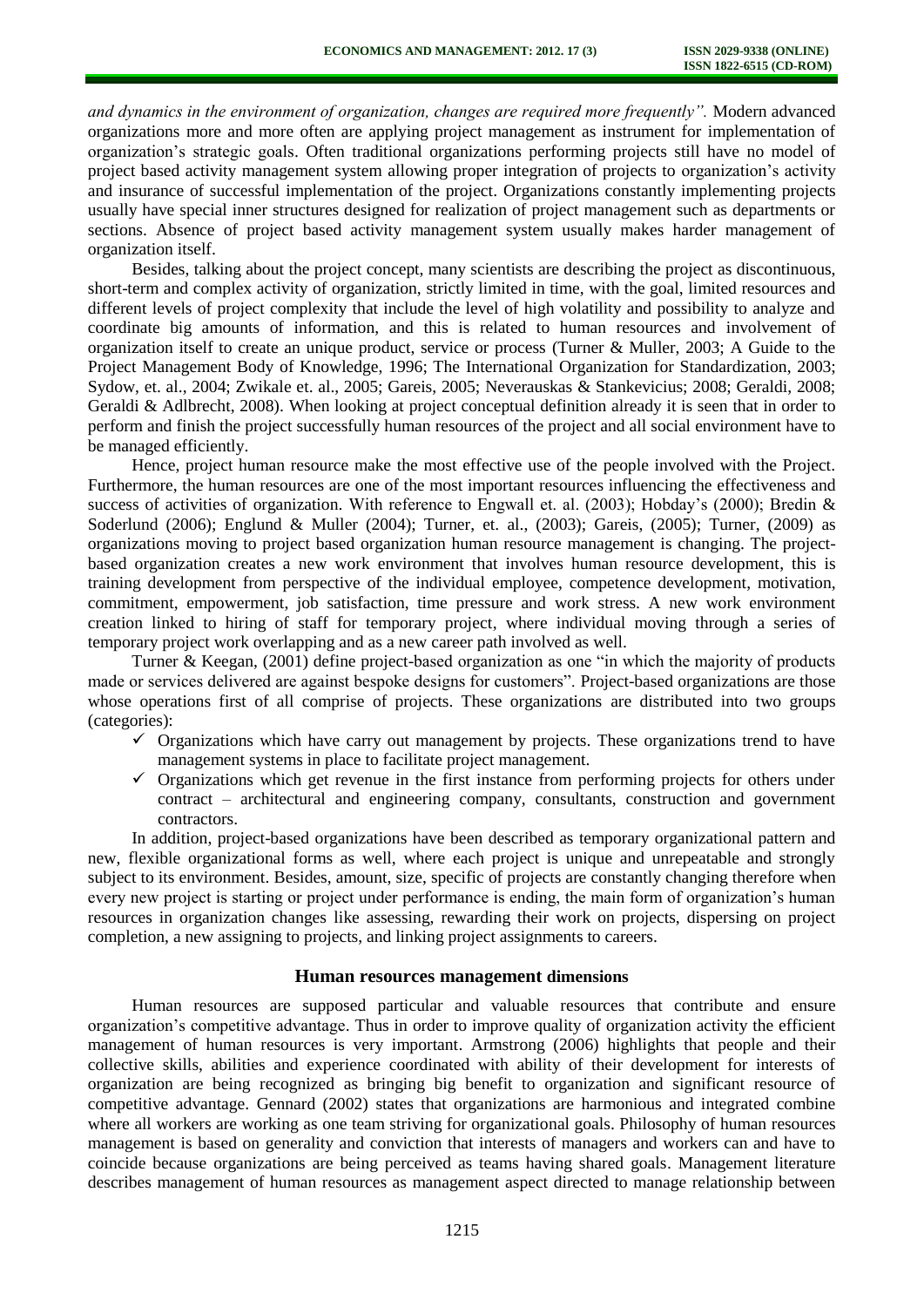individuals and organizations. Management is performed through "people management system", complex system of processes, structures and activities of role that impact employees (Bredin, 2008; Brewster, et. al., 2000). Human Resource Management literature proposed the concept of HRM as strategic and complex view to the most valued capital of organization – people who individually and collectively are contributing to implementation of organizational goals feeling responsibility and acceptance of their interests from the side of organizations thus showing devotion to organization.

Project and management literature has discussed numerous cases of effective human management in Project-based organization. Human resources are one of the most important resources or the project also. The final result of the project will depend on successful cooperation and use of competence, skills, knowledge of project team. Referring to the researches of HM the following essential dimensions could be distinguished:

- $\checkmark$  Human resource planning for extension
- $\checkmark$  Selection and assigning to projects
- $\checkmark$  Assessing performance on projects
- $\checkmark$  Determination of work payment
- $\checkmark$  Description of responsibility
- $\checkmark$  Communication in transfer of knowledge to each other
- $\checkmark$  Organization of qualification development
- $\checkmark$  Employee motivation and satisfaction
- $\checkmark$  Improvement of the quality of work life

Summarizing theoretical analysis of HRM concept and dimensions the assumption can be made that the same dimensions have to be realized by implementing HRM function of project-based organizations. Expression of HRM dimensions in Project-based organization distinguishes from traditional organization because of peculiarities and constraints of project based activity.

# **HRM challenges and problems in the project-based organization**

Organizational environment and individual work place changes when organizations decide to transfer into project-based organization, accordingly, human resources management problems appear that not always are considered by organizations or they are devaluated. Packendorff (2002) highlighted, that "most HRM procedures have been designed for permanent organizations where each individual has a position, not for project-based organizations where positions are non-existent or are changed all the time".

Human resources are relocated from one project to another, successively or simultaneously, that forces to coordinate supply and needs for workers and at the same time to adapt skills available for the best use. Analysis of scientific researches of project management and HRM allows distinguishing few challenges and problems of HRM in project-based organization:

 **Project workers workload.** Project rarely take into consideration the workload of project workers in previous projects, leading to continuously high levels of work intensity among project workers (Packendorff, 2002). Usually when working with few projects at once appears, big number of contacts with different people determines constant tension because the person often is unable to process information received. This, in combination with the increased responsibilities placed on individuals to keep themselves "employable" and stay competitive in the "market-line" organizations, as proposed by Lindkvist (2004), might create a stressful work environment for people working in a project context.

 **Increasing requirement to individual workers**. The person has to maintain good interrelationship and reputation in his/her project environment in order to ensure participation in further projects. Also, Huemann et al. (2004) points out that in the project-based environment individual have to "take on the responsibility for the acquisition of the competencies demanded and of his or her professional development to keep employable".

 $\checkmark$  **Human resource development**. Specific of training is determined by short-terms of project based activity and career possibilities. While talking about project-based organization it is needed to search for the problems of training of individual during the long period (Bredin & Soderlund, 2006; Hobday, 2000; Larsen & Brewster, 2003). Referring to Huemann et al. (2004) responsibility for long-term development, possibilities of development and general understanding about individual work is left more or less for the management of the person himself/herself. Moreover it is hard for workers of the project to plan and prepare official program of training development because they are taking more responsibility in order to finish the project in time, their work is difficult to track and assess, high work intensity.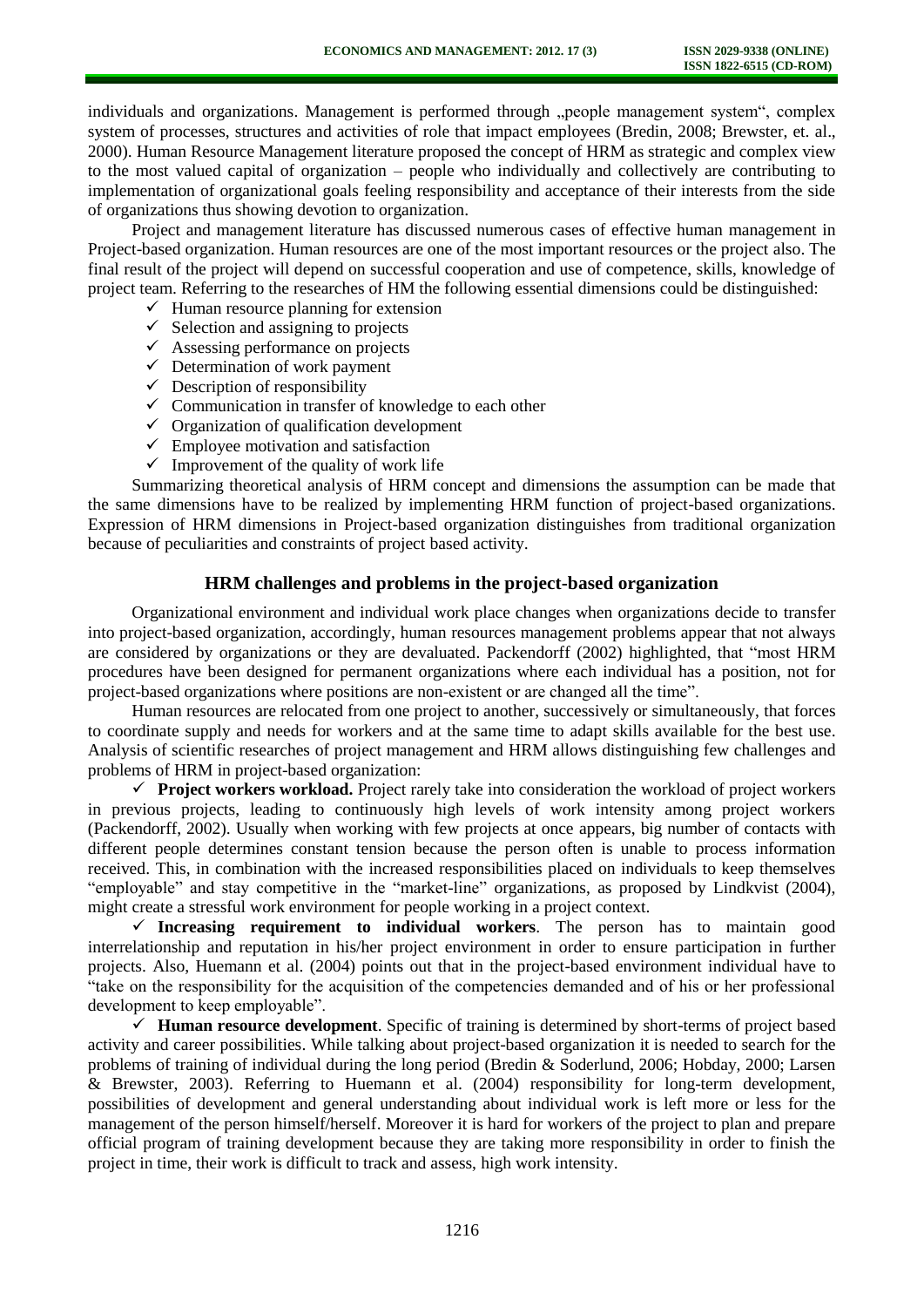$\checkmark$  Career possibilities. Management of human resources acknowledges the necessity to increase flexibility in career development in project based organization's dynamic environment (Larsen, 2002; Turner, et. al. 2003). Dynamic and flexibility in career development in project based organizations are related to the fact that projects are temporary and not always career possibilities can be given. But if Projectbased organization performs few or more projects at once then referring to Grabher, (2002) career of individual is being formed according to abundance of projects. Workers should trust in constant movement from one project to another that is based on career possibility. Keegan and Turner (2003), introduced the idea of "career of rising stair" in project based organization.

 $\checkmark$  **Motivation possibilities**. In striving to motivate workers involved into performance of new project, it is necessary to know what factors could be important. Motivation of individual is conditioned by interaction of needs of different complexity and intensity. Besides, some needs cannot be perceived by the individual, and all this makes motivation very complicated. According Bredin & Soderlund, (2006), Midler, (1995), they have pointed to the difficulties in handling compensation and evaluation in project-based environments.

It is obvious that earlier discussed problems are interrelated and influencing each other in many cases therefore they cannot be evaluated separately.

# **Conclusions**

The aim of this paper is to review the human resource management trends of changes in transition to project based organizations. A few essential points emerge from research of the existing scientific literature. Organization moving to change management, process management, project management, this is coming new challenges for organization.

Project-based organizations have been described as temporary organizations form, where operations first of all comprise of projects. Each project is unique, unrepeatable and strongly subject to its environment. These project-based organizations are distributed into two categories: management by projects; implementing projects for others under contract.

Having analyzed scientific literature, there were shown the problems of management of human resources and challenges which are being faced by project-based organization, there are the workload for the project workers, increasing requirements for individual workers, human resource development, career path possibilities, motivation possibilities. Human resource management can be viewed as core challenges of the project-based organization. Because every time when new project starts or project in hand finishes the main form of human resources in organization changes like assessing, rewarding their work on projects, dispersing on project completion, a new assigning to projects, and linking project assignments to careers.

As a result of the theoretical findings, the paper demonstrates that the HRM is crucial project management problem as well. The problem is the lack of human resource management research methodology in the context of project-based organization. This allows developing a theoretical model of HRM, which could reveal the successful management of the HR factors of the project-based organization.

# **References**

1. Armstrong, M. (2006). Handbook of Human Resource Management. Kogan Page.

- 2. Bredin, K. (2008). People capability of project-based organizations: A conceptual framework. International Journal of Project Management, 26, 566–576.
- 3. Bredin, K., & Soderlund, J. (2006). HRM and project intensification in R&D-based companies: a study of Volvo Car Corporation and AstraZeneca. R&D Management, 36, 5, 467–485.
- 4. Brewster, C., & Larsen, H. H. (2000). Human Resource Management in Northern Europe: Trends, Dilemmas and Strategy. Blackwell Publishers Ltd, Oxford.
- 5. Englund, R. L., & Muller R. (2004). Leading change towards enterprise project management. Projects & Profits. The ICFAI University Press.
- 6. Engwall, M., & Steinthorsson, R. S., & Soderholm, A. (2003). Temporary organizing: a Viking approach to project management research. In Czaniawska, B. and Sevon, G. (eds.), Northern Lights: Organization Theory in Scandinavia. Malmo: Liber and Copenhagen Business Scholl Press.
- 7. Evans, P., & Pucik, V., & Barsoux, J. (2002). The Global Challenge: Framework for International Human resource. New York.
- 8. Gareis, R. (2005). Happy Projects! Vienna: Manz.